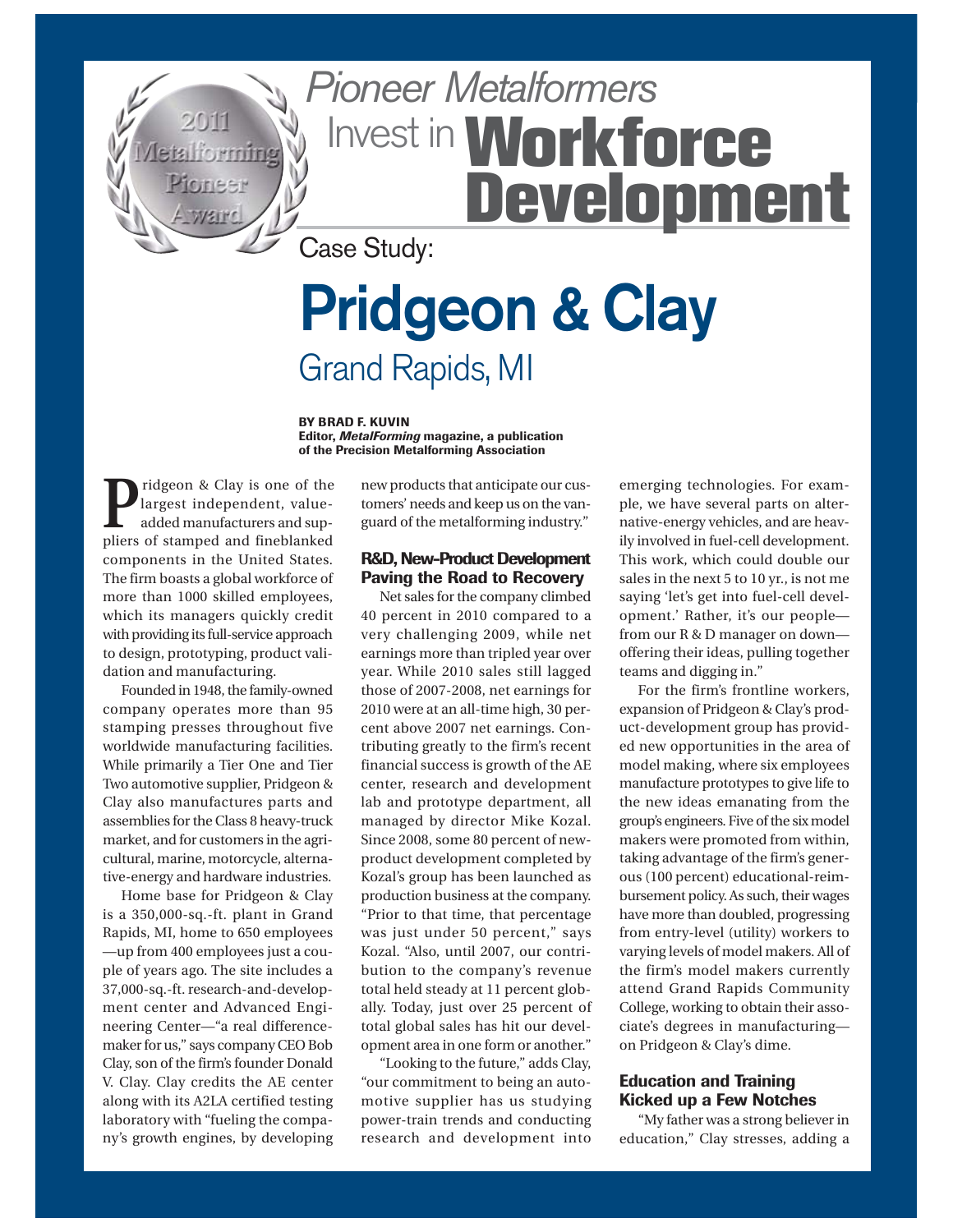

*Pridgeon & Clay CEO Bob Clay describes the early days of the company as one managed by just a few key people at the top. When the industry transitioned (some 20 years ago) to higher levels of technology and to lean manufacturing, built on the concepts of team leadership and empowerment of frontline workers, Clay says that's when management made a long-standing commitment to upgrade its workforce.*

caveat: "Training in the early days of the company focused primarily on the floor leaders and not as much on the frontline workers. When my brother (Don) and I took ownership (in the early '90s), we felt we had to move beyond that level of training and find ways for all of our employees to improve themselves.

"The company once was managed by a few people at the top," Clay continues, noting its strong commitment to its employees in terms of wages and benefits. But he and his brother noted a real transition occurring in the automotive supply chain in the early days of their company ownership. This transition—to higher levels of technology and to lean manufacturing built on the concepts of team leadership and empowerment of frontline workers fueled the company's commitment to upgrade its workforce.

"We found that we couldn't become truly lean without educating our workforce," Clay says. So, he and his brother initiated a program to fully reimburse workers who invested their own time and money toward higher education.

(*Editor's Note:* According to the Precision Metalforming Association's Annual Wage and Benefit Report,

only 37 percent of metalformers fully reimburse employees for tuition).

During this same time period, in the mid-'90s, the company also fired up its research and development center and Advanced Engineering Laboratory, "another motivator to upgrade our workforce," says Clay.

#### **Recognizing Loyalty as a Two-Way Street**

How does all of this workforce development parlay into the company's success? "People see the way to the top, and they get there, using what tools we provide them," Clay says. "This, in turn, creates loyalty to the company. Our employees appreciate the opportunities we provide, and in turn they bring their creativity to work every day, in addition to their physical labor."

Clay's views mirror those of experts that closely follow the U.S. manufacturing industry, where the shortage of skilled workers has been well publicized. U.S. manufacturers need frontline workers who can solve problems on their own, and also can make sound business decisions. Says Emily Stover DeRocco, president of The Manufacturing Institute, in an interview with the University of Phoenix:

"Manufacturers must stay committed to research and development, and engage a talent pool with the right skills to drive innovation and invention within our manufacturing economy."

Pridgeon & Clay is flush with independent thinkers—workers that have learned in structured classes as well as from each other on the plant floor. "Everybody here is a teacher and a leader," says director of operations Dan Swiger. Of the 650 employees in Grand Rapids, 75 percent are production workers—machine operators, die setters, etc., and 75 percent have taken advantage of inhouse training programs such as automatic press operator (APO) and on-thejob training programs. Thirty-two employees have taken the APO training, while 480 employees have been through on-the-job training since 2009. Another several employees have taken advantage of the firm's reimbursement program to, on their own time, gain outside skills training. Its latest success: training 12 employees in leadership development. Says Swiger:

"As we're growing, we've become focused on creating the next set of team leaders, business-unit managers, etc. We're excited at the enthusiasm and commitment the participants have shown."

#### **Finding and Nurturing Leadership Potential**

Swiger is a stunning example of how the company recognizes leadership potential in its frontline workers and helps them realize that potential. He began his career at Pridgeon & Clay in mid-1992 as a utility apprentice in the company's toolroom. Following his apprenticeship, which included four years of parttime college classes, in 1998 Swiger became lead person in the toolroom. In 2003 he climbed to business unit manager. He attained a bachelor's degree in 2009 and was named director of operations in 2010.

"All along the way," he says, "I have had very open relations with my supervisor, which I credit with transitioning into a manager myself. And I'm still learning."

Swiger says his primary responsibility as director of operations is to find and train his successor. He man-



*"Everybody here is a teacher and a leader," says director of operations Dan Swiger. "We want our employees to be able to work individually, to make decisions on their own."*

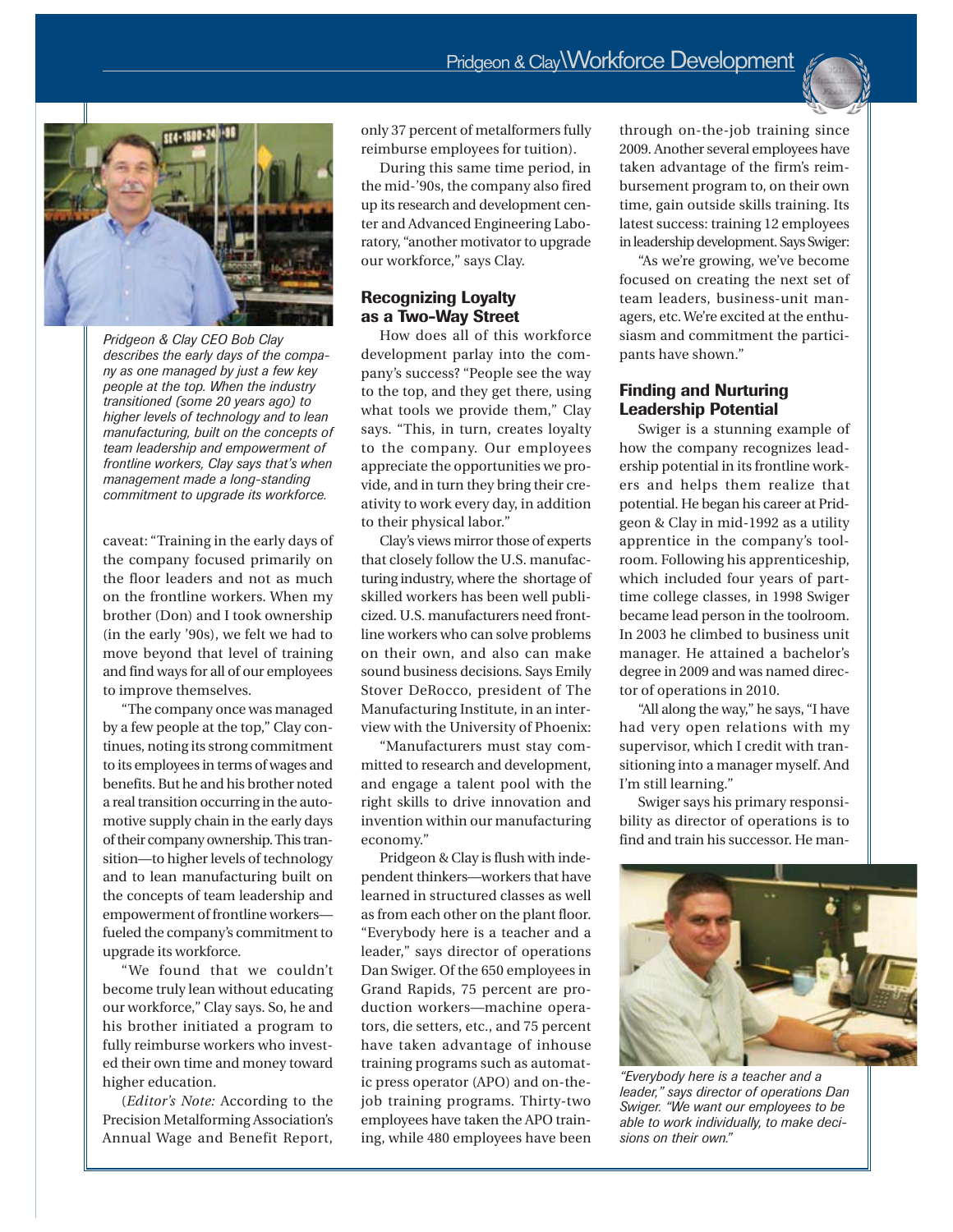

ages three business unit managers, as well as a logistics manager in the company's warehouse and the plant manager of a sister plant in Indiana. "My role is to make them better," he says, "and to be a teacher. If I have to make all of the important decisions for our plant, then we will fail.

"We want our employees to be able to work individually, to make decisions on their own," Swiger continues. "At the same time, we also train them to work in teams so that they can initiate continuous-improvement ideas and then work together to turn those ideas into reality on the plant floor."

## **A Five-Star Benefits Package**

"Our overall philosophy," says corporate director of human resources Julie Church Krafft, "is to pay the local average wage for each position within the company and combine that with an extraordinary benefits package and a one-of-a-kind commitment to training and continuous education for our incumbent workers. Our goal is to always be proactive rather than reactive in terms of employee development. This way our employees are prepared for the natural progression in responsibilities necessary to stay competitive and grow. Within the last year we've posted more than 100 new job opportunities, and nearly 90 percent have been filled from within.



"To attract and retain the best of the best," continues Church Krafft, "we've developed a five-star benefit package." Included is free, top-notch health insurance plans for employees; nearly free (\$10/week) health insurance for qualifying dependents; an employee stock-ownership plan (ESOP) that gives employees a financial stake in the company (ESOP ownership is 30.9 percent); a 401k plan with a 15-percent no-limit match; educational reimbursement (\$5,250/yr.); and a wellness program, introduced in 2009.

"The wellness program," says company president Bob Clay, "not only helps to keep our healthcare costs down, but also protects our assets and the investments we make to train and develop our employees." The program incorporates quarterly one-on-one meetings between employees and a wellness professional to review goals and objectives related to health and nutrition. "The regular sessions keep health and well-being on everyone's minds," says Clay. "Our goal is to motivate employees, and the results have been terrific."

To supplement inhouse classroom training initiatives and a structured on-the-job training program—both of which have earned the company awards from its industry trade association, the Precision Metalforming Association—the company is a duespaying member of the Source, a local not-for-profit employee-support organization. Classes offered by The Source include computer basics, English as a second language, financial literacy, financial management, introduction to home ownership and home maintenance. In the last 3 yr.,

45 Pridgeon & Clay employees have attended courses at The Source.

#### **A Place Where All Opinions Matter**

What motivates people to better themselves at Pridgeon & Clay (other than the opportunity to earn promotions and pay increases)? Swiger has a quick answer to the question: "Everyone here knows that their opinions matter, and are valued," he says. "From the owners to the vice presidents and on down, everyone cares

about each other and values their abilities far beyond the ability to physically do their jobs. We're part of something more than just collecting a paycheck and making automotive parts. Our job satisfaction, and the urge to continue to grow and develop as employees, comes from being part of a company that cares about us as individuals, and creates windows of opportunity for us to climb through."

Of course, as frontline workers climb through those windows of opportunity, promotions and wage increases come along. According to



#### **Ahead of the Workforce-Engagement Curve**

A highly engaged force of workers flush with more than just the basic reading, writing and communication skills puts Pridgeon & Clay well ahead of the typical manufacturer, according to statistics from the National

> Association of Manufacturers. A recent NAM Skills Gap Report finds that 36 percent of manufacturers indicate that their workers have insufficient reading, writing and communication skills, and only 29 percent perceive their workforce to be "highly engaged."

> In Grand Rapids, area staffing agencies note a rise in the need for skilled labor among manufacturers, according to a recent article in *The Grand Rapids Press* that quotes Church Krafft.



*Engineer Bryan VanTimmeren joined Pridgeon & Clay in December 2009 as an advanced press operator (APO) trainee, was promoted to APO just 3 months later, became a setup technician in April 2011, and was promoted to an engineering position in September 2011.*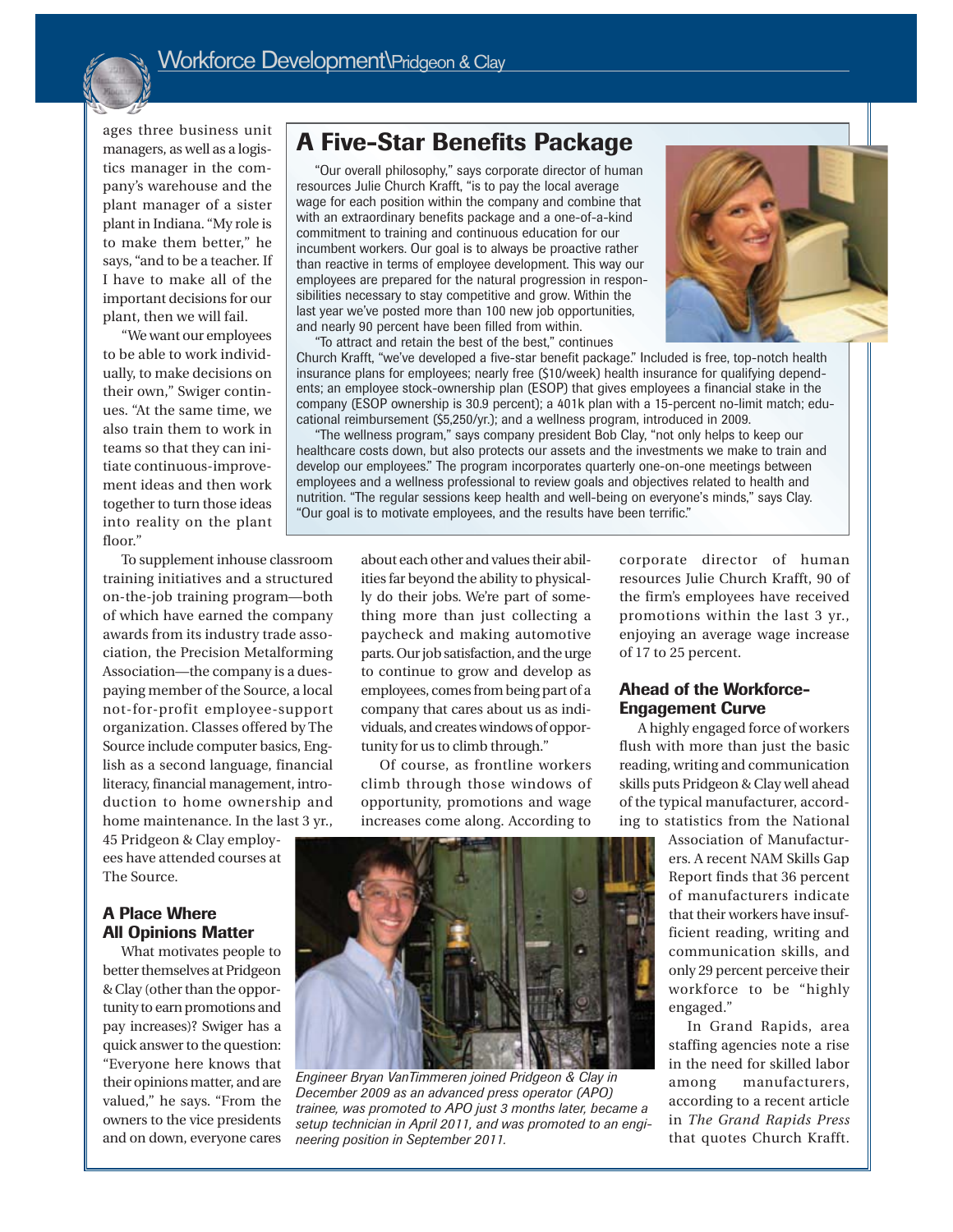Michigan's manufacturing sector is expected to add 64,600 jobs in 2011 and another 61,500 in 2012, says the article. It goes on to quote a Grand Rapids-based skilled-labor recruiting specialist Brian Paavola, president of Workbox Staffing, who notes that "the demand is such that employers must act quickly on hires or risk having someone else grab their applicant." All the more reason to focus on incumbent training and retention initiatives. Church Krafft's input to the article:

"We're experiencing an increasing need for technical talent, from engineers to enhance our production processes, to hands-on technicians for our automatic presses and weld cells. Those with solid math and computer skills, mechanical aptitude, a great work ethic, a positive outlook on wellness and an interest in higher education are the types of employees we're looking to add to our team."

Several Pridgeon & Clay employees boast exactly the traits cited by Church Krafft. For example, consider setup technician Bryan VanTimmeren, hired at Pridgeon & Clay in December 2009 as an automatic press operator (APO) trainee, promoted to APO just 3 months later, to setup technician in April 2011 and to an engineering position in September 2011. In fact, of the firm's 33 setup technicians, 28 were promoted from within via the job-posting process.

Since his hiring, VanTimmeren has completed an associate's degree in engineering from Ferris State University, paid for by Pridgeon & Clay.

"Now I've got my eyes focused on further opportunities to move up at the company," he says. "Within 5 years I'd like to be a project manager. This is a solid company that has been there for me, allowed me to learn a lot and progress quickly. The path is there, it's available to anyone that wants to take it."

#### **The Employee Open Job Process**

Pridgeon & Clay's open job process requires that notifications be sent to all employees any time an open position becomes available (that hasn't been posted within the previous 6 months). Notifications are via e-mail, fliers posted on bulletin boards and electronic posting via the company's intranet site, accessible to all employees via computers placed in public areas throughout the plant. Open job postings stay active for internal employees for three business days.

All employees are eligible to apply unless they fail to meet minimum requirements for the posted position;

### **Workers Profiles, APOs in Action**

Meet two of Pridgeon and Clay's most recent graduates of its inhouse APO (automatic press operator) training program: Chris Jordan and Donna Carrothers. Jordan joined the company late in 2009 as a machine operator, became an APO trainee in March 2010 and a year later completed his training and



became an APO. During his short stay, his wages have increased by nearly 40 percent. Carrothers joined the company in 1999 as a utility, stacking parts and helping the press operators. In 2001 she applied for and was awarded a machine-operator job and later became a lift-truck driver. In February 2007 she was awarded an APO trainee position and by the end of the year had become an APO. Carrothers has enjoyed a boost in wages of nearly 70 percent.

Carrothers, in addition to enjoying having personal responsibility for her work, also relishes opportunities to work on project teams, to lend the perspective of a press operator to help improve productivity and quality on the floor. "I appreciate the opportunity provided to add my thoughts. I may not consider myself an expert yet, but I'm getting there."

Says Church Krafft: "What Donna is doing on the floor and in project teams is preparing her for the next step, when she's ready to take it, which is to become a setup technician. And we sure hope she pursues that, because we can't find good setup techs…we have to grow them."

Jordan's move to APO came after his team leader recommended him to Church Krafft immediately after she had posted



an open position for APO trainee. Says Church Krafft: "When we hire outside people, we're also looking at their next possible moves…hiring for the next job as well. That's what happened with Chris."

"That's what I love about this company," says Jordan, "that they seek to train their employees and

promote from within. Then, in my opinion, the employees are more likely to share their ideas to better the company."

And, like Carrothers (and which seems to be the status quo at Pridgeon & Clay), Jordan says he is always looking to try new tasks. "I just finished my associate's degree," he says (paid for by Pridgeon & Clay) "and will go back this fall (2011) for a bachelor's degree."

| <b>APO Track</b>                | <b>Training</b>                 | Avg. wage<br>(or $%$ gain) |
|---------------------------------|---------------------------------|----------------------------|
| Initial general<br>hire         | Screen, orient, hire            | \$9.30/hr                  |
| <b>APO</b> trainee              | Post, screen,<br>promote        | 50.53% inc.                |
| <b>APO</b> certified            | Complete training,<br>pass test | $7%$ inc.                  |
| APO setup tech.                 | Extended training               | 13.3% inc.                 |
| <b>Team leaders</b><br>from APO | Extended training               | 41.17% inc.                |